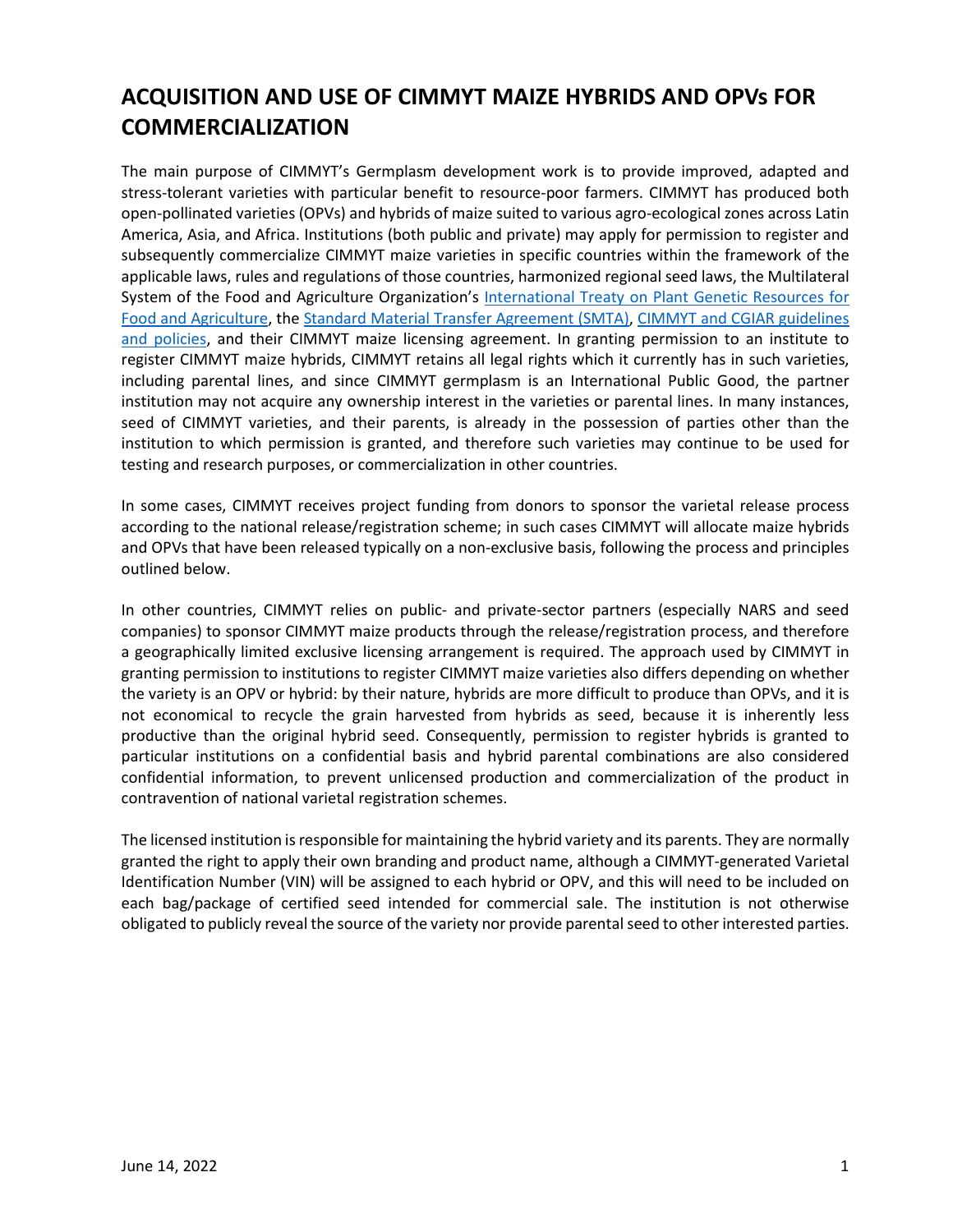# Product Allocation Principles

When allocating products to partners, CIMMYT strives to:

- 1. **Give preference to applicants from National Agricultural Research Systems (NARS).**  Because of their mandate to work in the public interest and their knowledge of their local seed industry and regulatory framework, NARS partners are generally the preferred candidate for ensuring improved maize hybrids reach the target beneficiaries. Upon the successful release of a hybrid, many NARS routinely make the improved hybrids available on a non-exclusive basis to multiple partners, which CIMMYT is normally unable to do without the NARS' involvement.
- 2. **Avoid allocating the same hybrid to more than one partner within a given country (maintain geographic exclusivity).**

This principle aims to maximize the value of a given hybrid within a given market by ensuring that it can be more easily differentiated from competing varieties, and is therefore a more worthwhile investment for the successful applicant. Though licensees may apply their own branding, CIMMYT insists that all packaging also display the CIMMYT-assigned VIN to facilitate tracking of CIMMYT products on the market.

- 3. **Ensure equity and fairness in access to products, while also maximizing potential for impact.**  This may be achieved by applying the Allocation Criteria listed below, along with the following best practices:
	- Whenever possible during a given round of allocations, try to allocate at least one product to every deserving applicant, especially those who have either demonstrated progress with the earlier-allocated products, and those who show eagerness and capacity to scale-up and deploy new products from CIMMYT.
	- Ensure broad dissemination of product announcements and ensure that only products that have been publicly announced are allocated to partners.
	- Seek to ensure that especially high-potential hybrids are allocated across broad geographies (whether by allocating to many smaller organizations or to a small number of regional or multinational companies with broader reach), and ensure that these products are given to reliable partners with proven track records (based on Allocation Criteria outlined below).

## 4. **Ensure uninterrupted access to seed by farmers.**

CIMMYT's partners should have a proven track record, or in the case of new partners, be reasonably capable of registering, producing, and marketing hybrid maize at scale within their target markets.

## 5. **Avoid "locking" of good products.**

It may happen that a partner may withhold an allocated CIMMYT hybrid from the market, either as a ploy to keep it out of competitors' hands, or due to poor capacity. CIMMYT therefore requires licensees to report annually on efforts and progress towards commercialization of their licensed products. Companies who fail to make such efforts may have their licenses revoked and may be restricted from future product allocations. These reports also help CIMMYT to understand and enhance the adoption and impact of our products.

#### 6. **Strongly encourage accelerated varietal turnover.**

When evaluating applications, CIMMYT seeks opportunities to replace known old/obsolete products with new/improved CIMMYT hybrids. During the application period, they may also actively encourage partners who continue to market old varieties to submit applications for viable alternative replacement products.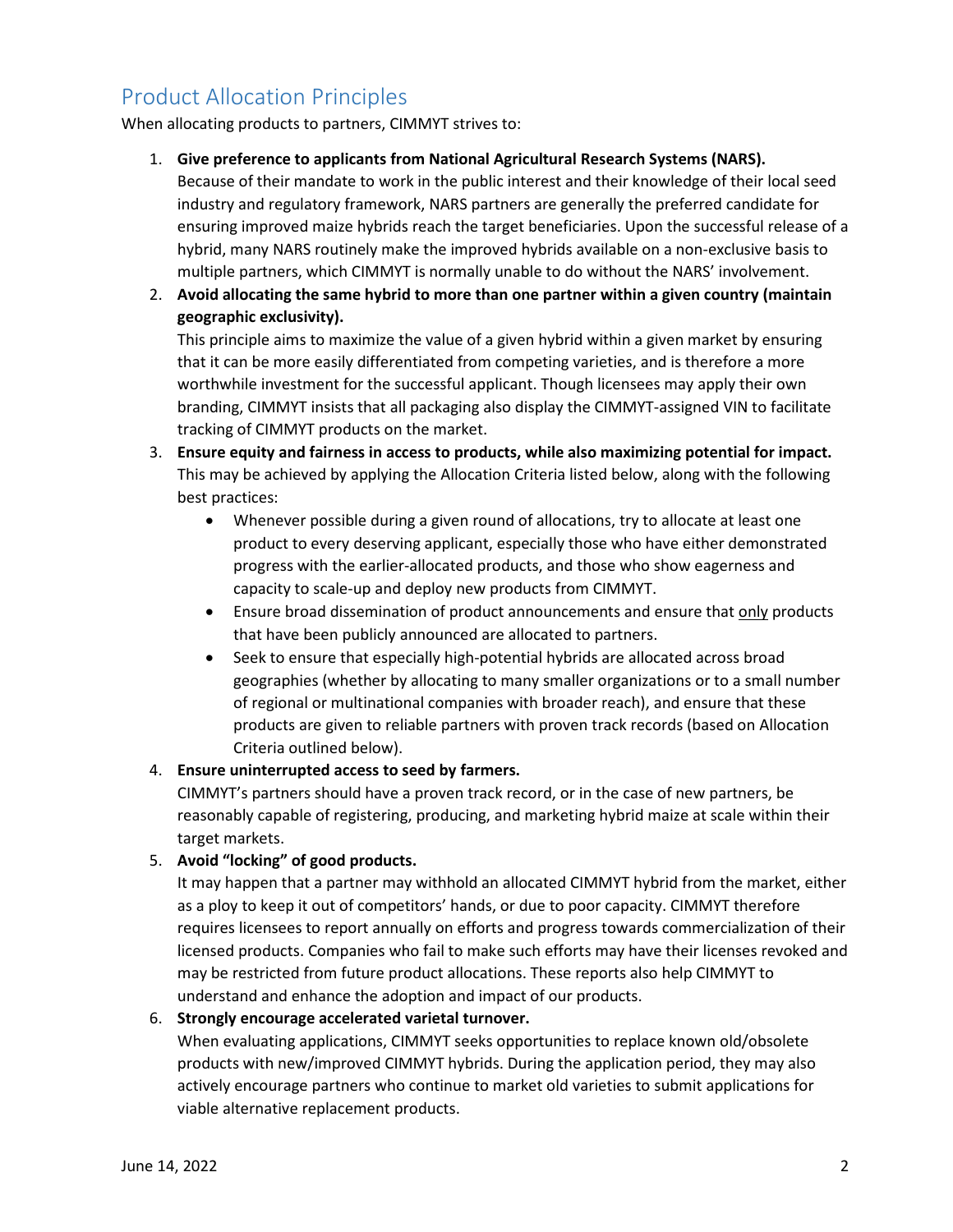# Allocation Process

After identifying one or more CIMMYT elite maize hybrids or OPVs that may be of commercial interest (for example, by browsing [CIMMYT's Maize Product Catalog](http://maizecatalog.cimmyt.org/)<sup>[1](#page-2-1)</sup>), institutions may submit an application to obtain a commercial license via CIMMYT's [Maize Licensing Portal](https://cimmyt.inteum.com/cimmyt/agreementportal/login.aspx)<sup>[2](#page-2-2)</sup>. If more than one partner is interested in registering a particular product in a given geography, CIMMYT reserves the right to allocate the variety on a non-exclusive basis (where permitted under local varietal release/registration schemes) OR on a geographically limited exclusive basis to only one partner based on an evaluation of the following criteria:

- 1. Investment by the applicant in variety testing and seed production.
- 2. Likelihood that seed will become widely available to smallholder farmers.
- 3. Likelihood that seed will become widely available as soon as possible.
- 4. Diversity among the partners' suppliers of improved genetics.
- 5. Diversity of regions where the variety will be marketed.
- 6. Capacity, viability and track record as a CIMMYT collaborator in deployment of improved varieties (especially the applicant's progress in commercializing any previously licensed CIMMYT products).
- 7. Relative importance of a variety for the variety portfolio or success of an applicant.
- 8. When all else is equal, public-sector institutions are granted preference over private sector institutions.

If the supply is far less than the demand for a specific type of product (for e.g., Fall armyworm-tolerant maize hybrids), the preferred path is to license the product to the key NARS partner in each of the target countries for varietal release/registration, and further sublicensing of the released variety to interested seed companies within the country on a non-exclusive basis and/or according to the NARS partner's standard licensing scheme.

Once the CIMMYT Product Allocation Committee has reviewed and approved the allocation of a particular product to an applicant, CIMMYT will forward a CIMMYT Maize Hybrid Registration & Commercialization License Agreement for signature by the applicant. Upon signature by both parties, the licensee (partner institution) will need to submit a formal seed request. CIMMYT will provide small quantities of breeders' seed of the hybrid and its parents to enable the institution to begin testing and multiplication of the product (see [Table 1,](#page-2-0) below). The partner institution will need to submit advance payment for any applicable shipping costs. Seed may not be immediately available in sufficient quantities for immediate shipment, in which case it may take up to one growing season, or up to two growing seasons in case applicable phytosanitary regulations require a quarantine period. Upon receipt of the seed, the licensee will be responsible for further testing, registration, and commercialization of the allocated product in the target geographies for which the product has been allocated.

<span id="page-2-1"></span><span id="page-2-0"></span><sup>1</sup> http://maizecatalog.cimmyt.org/

<span id="page-2-2"></span><sup>2</sup> https://cimmyt.inteum.com/cimmyt/agreementportal/login.aspx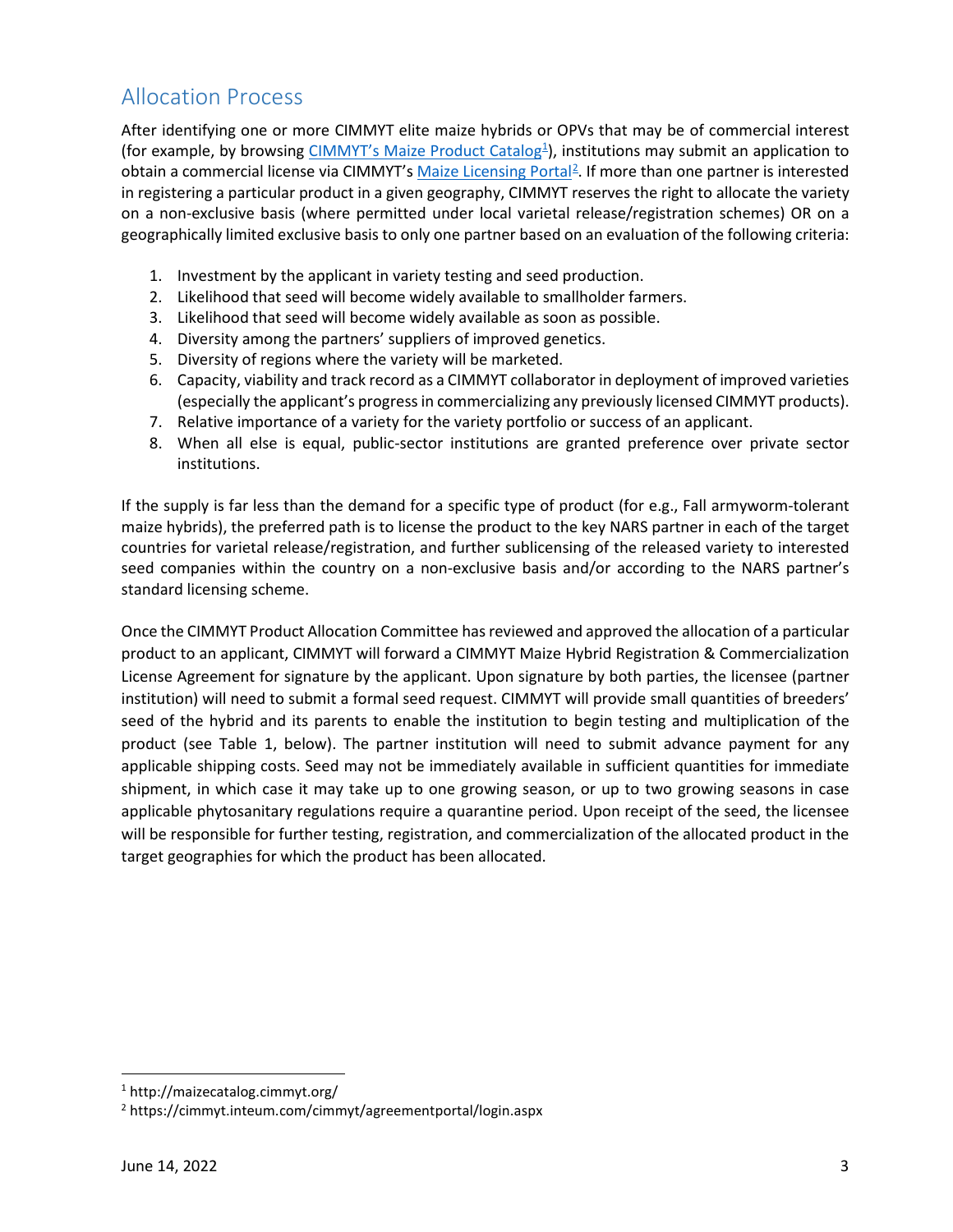*Table 1: Details of seed supply for commercially licensed CIMMYT maize products*

| Limits on seed supply <sup>3</sup>                                |                                                                                                                |                                                                                                                                                                                                                                                                                                                                                                                                                                                                                                                                   |  |
|-------------------------------------------------------------------|----------------------------------------------------------------------------------------------------------------|-----------------------------------------------------------------------------------------------------------------------------------------------------------------------------------------------------------------------------------------------------------------------------------------------------------------------------------------------------------------------------------------------------------------------------------------------------------------------------------------------------------------------------------|--|
| Breeder's<br>seed                                                 | Inbred parent                                                                                                  | CIMMYT can provide up to 1 kg of seed of each Parent Line upon<br>allocation on cost-recovery basis. If a licensee requires additional seed,<br>CIMMYT will provide up to a maximum of 10kg per line, subject to<br>advance payment and lead time of at least one crop season.                                                                                                                                                                                                                                                    |  |
|                                                                   | Single-cross parent                                                                                            | It is the partner's responsibility to produce single-cross parent seed;<br>CIMMYT does not provide.                                                                                                                                                                                                                                                                                                                                                                                                                               |  |
|                                                                   | OPV                                                                                                            | CIMMYT can provide up to 1 kg of seed of each OPV upon allocation on<br>cost-recovery basis. If a licensee requires additional seed, CIMMYT will<br>provide up to a maximum of 10kg per OPV, subject to advance payment<br>and lead time of at least one crop season.                                                                                                                                                                                                                                                             |  |
| Basic seed                                                        | Inbred parent                                                                                                  | It is the partner's responsibility to produce basic seed; CIMMYT does not                                                                                                                                                                                                                                                                                                                                                                                                                                                         |  |
|                                                                   | Single-cross parent                                                                                            | provide.                                                                                                                                                                                                                                                                                                                                                                                                                                                                                                                          |  |
| Hybrid seed                                                       | <b>For National</b><br><b>Performance Trials</b><br>(NPTs), registration,<br>testing, and/or<br>demonstrations | CIMMYT can provide up to 4 kg of seed of each Hybrid upon allocation on<br>cost-recovery basis. If a licensee requires additional seed, CIMMYT will<br>provide up to a maximum of 10 kg per hybrid, subject to advance<br>payment and lead time of at least one crop season.                                                                                                                                                                                                                                                      |  |
| <b>Indicative Cost Recovery Rates (values in USD)<sup>4</sup></b> |                                                                                                                |                                                                                                                                                                                                                                                                                                                                                                                                                                                                                                                                   |  |
| Seed origin                                                       | <b>Seed production</b><br>costs                                                                                | Other Charges (as applicable)                                                                                                                                                                                                                                                                                                                                                                                                                                                                                                     |  |
| Ethiopia                                                          | \$10.00 per kg                                                                                                 | Phytosanitary certificate and processing: \$120.00 per shipment<br>$\bullet$<br>Shipping: Varies by destination, weight, and available courier options<br>$\bullet$<br>Shipments to MLN non-endemic countries <sup>5</sup> will be routed via<br>$\bullet$<br>Zimbabwe after passing through a Plant Quarantine Site (PQS); in<br>such cases, Zimbabwe rates will be applied.                                                                                                                                                     |  |
| India                                                             | \$12.00 per kg                                                                                                 | Phytosanitary clearance: \$17.00 per hybrid, per pathogen (number<br>$\bullet$<br>of pathogens varies depending on destination country)<br>Shipping: Varies by destination, weight, and available courier options<br>$\bullet$                                                                                                                                                                                                                                                                                                    |  |
| Kenya                                                             | \$10.00 per kg                                                                                                 | Phytosanitary Certificate: \$20.00 per shipment<br>$\bullet$<br>MLN-free certification: \$70.00 per sample<br>$\bullet$<br>Non-GMO certification: \$90.00 per sample<br>$\bullet$<br>Seed Health Lab analysis: \$6.00 per sample<br>$\bullet$<br>Shipping: Varies by destination, weight, and available courier options<br>$\bullet$<br>Shipments to MLN non-endemic countries will be routed via<br>$\bullet$<br>Zimbabwe after passing through a Plant Quarantine Site (PQS); in<br>such cases, Zimbabwe rates will be applied. |  |

<span id="page-3-0"></span><sup>&</sup>lt;sup>3</sup> All seed quantities are subject to availability. Especially for newly announced products, at least one growing season advance notice may be required, or two seasons in case applicable phytosanitary regulations require a quarantine period.

<span id="page-3-1"></span><sup>&</sup>lt;sup>4</sup> All costs are indicative. Rates are subject to periodic revision without notice. Applicability of "Other Charges" may vary depending on phytosanitary requirements at destination, special requirements of the recipient, and other external factors; similarly, additional costs not captured in Table 1 may also apply. All payments must be received in advance of shipment. In some cases, partners licensed to commercialize certain products in countries targeted by specific donor-funded projects may be eligible to receive project-subsidized rates, e.g. limited quantities of seed at no or reduced cost.

<span id="page-3-2"></span><sup>5</sup> As of August 2021, MLN-endemic countries include Kenya, Ethiopia, Tanzania, Uganda, Rwanda, and D.R. Congo. For more information about MLN disease and its status in Africa, visit the CIMMYT MLN Information Portal at [https://mln.cimmyt.org/.](https://mln.cimmyt.org/)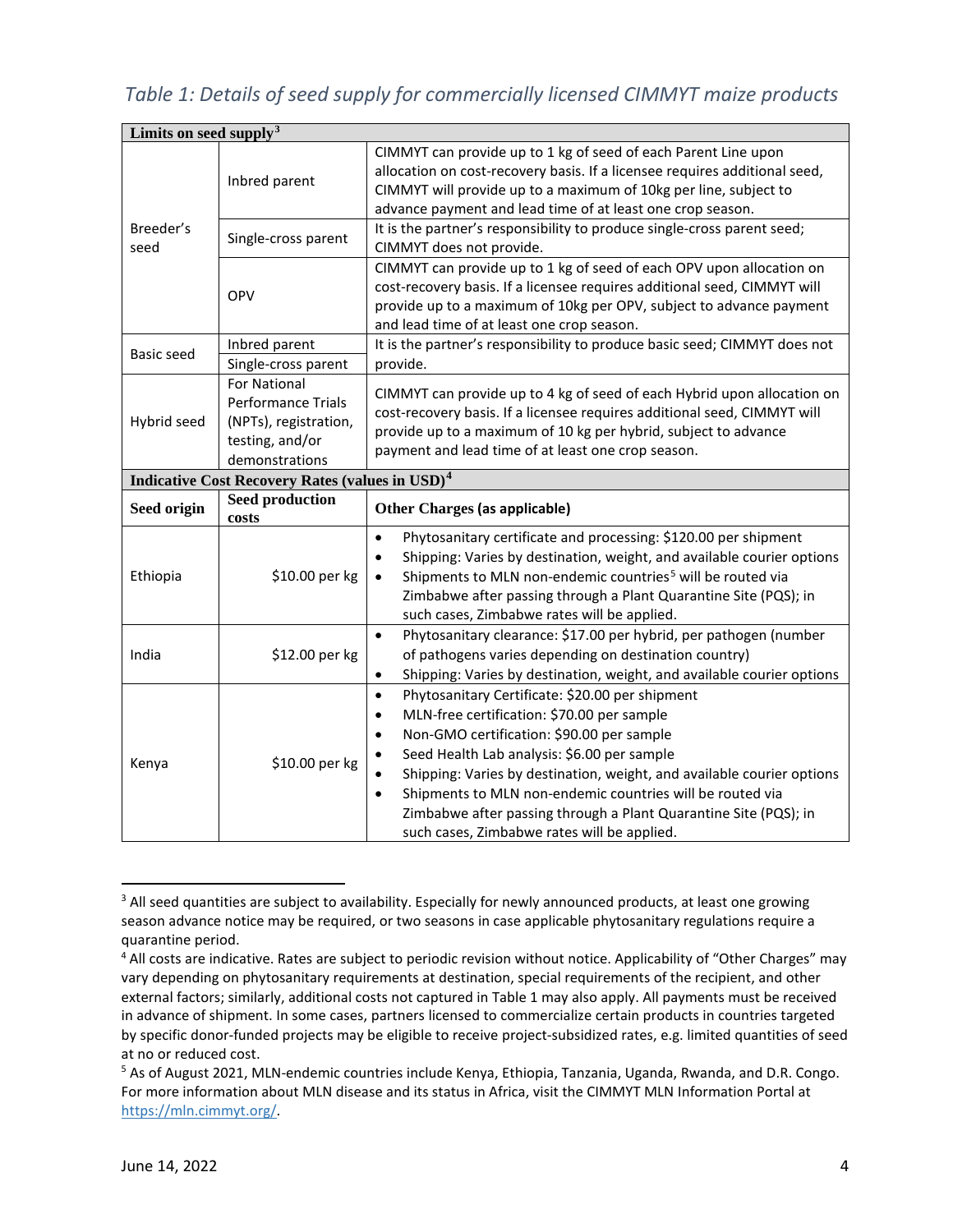| Mexico   | $$25.00$ per kg | Seed Distribution Unit, international shipments: up to 5 kg \$29 plus<br>$\bullet$<br>\$3.04 per each additional kg<br>Seed Distribution Unit, domestic shipments: \$3.04 per kg<br>٠<br>Phytosanitary Certificate: \$32.32 per shipment<br>$\bullet$<br>Seed Health Lab analysis: \$54.50 per sample<br>٠<br>Transgene analysis: \$218.24 per sample<br>$\bullet$<br>Non-GMO letter: \$17.00 per shipment<br>$\bullet$<br>Shipping: Varies by destination, weight, and available courier option<br>$\bullet$ |
|----------|-----------------|---------------------------------------------------------------------------------------------------------------------------------------------------------------------------------------------------------------------------------------------------------------------------------------------------------------------------------------------------------------------------------------------------------------------------------------------------------------------------------------------------------------|
| Nepal    | \$7.00 per kg   | Phytosanitary clearance: \$2.00 per sample (number of samples<br>$\bullet$<br>varies depending on destination country's phytosanitary<br>requirements)<br>Export certificate: \$2.00 per shipment<br>$\bullet$<br>Shipping: Varies by destination, weight, and available courier options<br>٠                                                                                                                                                                                                                 |
| Zimbabwe | $$10.00$ per kg | Phytosanitary clearance: \$30.00 per shipment<br>$\bullet$<br>GMO-free certificate: \$30.00 per shipment<br>$\bullet$<br>PQS surcharge (for seed originating from Kenya or Ethiopia): \$12.00<br>$\bullet$<br>per kg<br>Shipping: Varies by destination, weight, and available courier options                                                                                                                                                                                                                |

# **What does the Standard CIMMYT Maize Hybrid/OPV Registration and Commercialization License Agreement entail?**

The standard CIMMYT Maize Hybrid Registration and Commercialization License Agreement establishes the terms and conditions under which CIMMYT grants permission to our partners to pursue registration/release and eventual commercialization of our maize hybrid and OPV products within a specific country or group of countries. CIMMYT does not charge royalties or licensing fees under the standard License Agreement; all we ask in return is that our partners make sincere efforts towards commercializing these hybrids and provide CIMMYT with information that we can take back to our donors to demonstrate that their investments are creating real impact for resource-poor farmers who otherwise would have no access to our improved maize products.

#### **What rights does the standard agreement grant to CIMMYT partners?**

- In cases where CIMMYT is offering a license to commercialize a hybrid in a country where it has not been released, the agreement gives the CIMMYT partner exclusive permission to produce (or have produced) the parental lines and hybrid seed and to register and commercialize (directly or indirectly) the hybrid(s) only in the specific countries identified in the agreement. In these cases, CIMMYT will not knowingly give similar licenses to anyone else in the same specified countries as long as the agreement remains valid.
- If CIMMYT is offering a license for a product that CIMMYT has registered or plans to register, or if the product is an OPV, then the agreement gives the CIMMYT partner non-exclusive permission to produce, register and/or commercialize, as the case may be.
- Partners may not register or commercialize (nor provide sublicenses to organizations for registering or commercializing these hybrids), in any country outside of the specific countries listed in the agreement.
- Public institutions may collect a reasonable royalty from their sublicensee(s), but private (including parastatal) companies may not. CIMMYT must be informed of any sublicenses.

•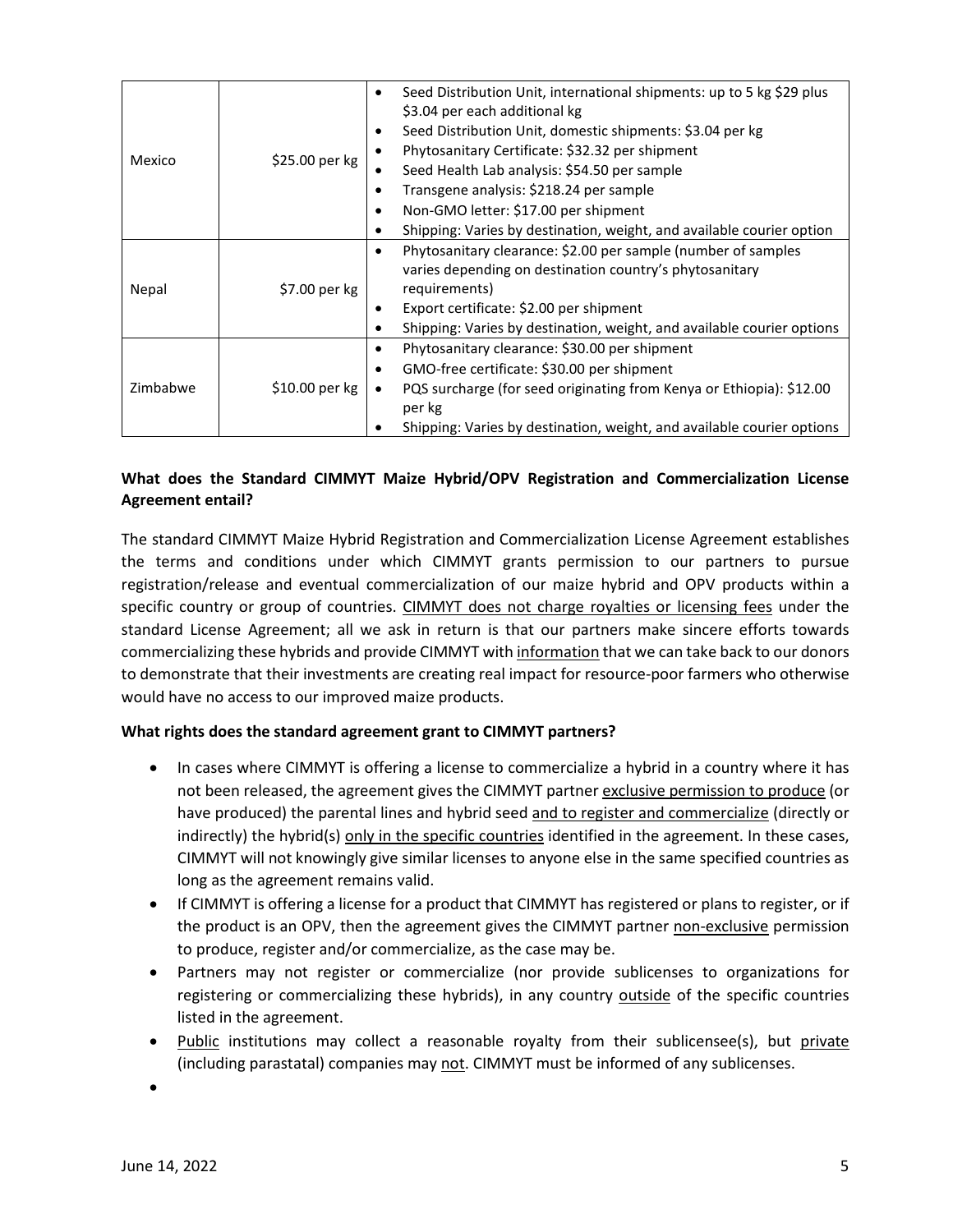- CIMMYT treats the pedigrees of the licensed hybrids as confidential information and may provide this information to other partners only if they have also signed a similar license for registration and/or commercialization of the same hybrid in other countries (if the licenses were granted on the basis of geographically limited exclusivity) or possibly in the same country (if the licenses are being offered on a non-exclusive basis). In all cases, all licensees are expected to maintain pedigrees confidential.
- CIMMYT will provide limited amounts of the breeder seed and hybrid seed, but some costs may apply (see Table 1).
- Partners have the option of ending the agreement with six (6) months' prior written notice to CIMMYT. So if for example a partner is unable to register and/or commercialize one or more of the CIMMYT hybrid(s), they may simply terminate or amend the agreement with respect to any such hybrid(s).
- Partners owe CIMMYT no royalties on the commercialization proceeds, but are invited to make a voluntary contributions to support CIMMYT's R&D programs.
- Partners may also use the parental line and hybrid seed for their own research, breeding and training purposes, and may develop new germplasm from any of it. Partners will own such newly derived germplasm, but obligations of the SMTA continue to apply to any germplasm derived from that transferred under the SMTA.

### **What are the Partner's responsibilities and obligations?**

- Once CIMMYT has provided the initial breeder seed, it is the partners' responsibility to produce (multiply) and maintain their own stock of seed of the parental lines for producing the hybrids. If the partner is unable to produce sufficient seed of the parental lines, they may contract with one or more third-party seed producers to have it produced on their behalf.
- Licensees are responsible for maintaining the genetic purity of the parental lines.
- Licensees are required to submit annual reports demonstrating that they are making efforts in good faith to try and register and commercialize their licensed hybrids/OPVs within a reasonable timeframe. The content and format of those reports will be determined by CIMMYT.
- Partners must keep confidential all information that CIMMYT specifies as confidential information, including among other things the pedigree for the CIMMYT hybrid(s) licensed under the agreement and the specified countries in which the partner has been given license.
- If a partner or CIMMYT terminates the agreement for any reason, their obligations to keep the pedigree of the CIMMYT hybrid(s) confidential continue for 10 years after the expiration or ending of this agreement.
- Partners may not give or transfer any parental line seed to any other person or organization, with the exception of any seed producers whom they have contracted for assistance with seed production.
- If a partner uses one or more of the parental lines to develop new germplasm, they will own that new germplasm, but because it incorporates genetic material from the seed CIMMYT will have transferred under an SMTA, when transferring the new germplasm to any other person or institution for research, breeding or training, it must be under a new SMTA. $6$  Other SMTA

<span id="page-5-0"></span><sup>6</sup> Partners can create a new SMTA, available in six languages (Arabic, Chinese, English, French, Russian and Spanish), at this website: https://mls.planttreaty.org/itt/index.php?r=site/index&lang=en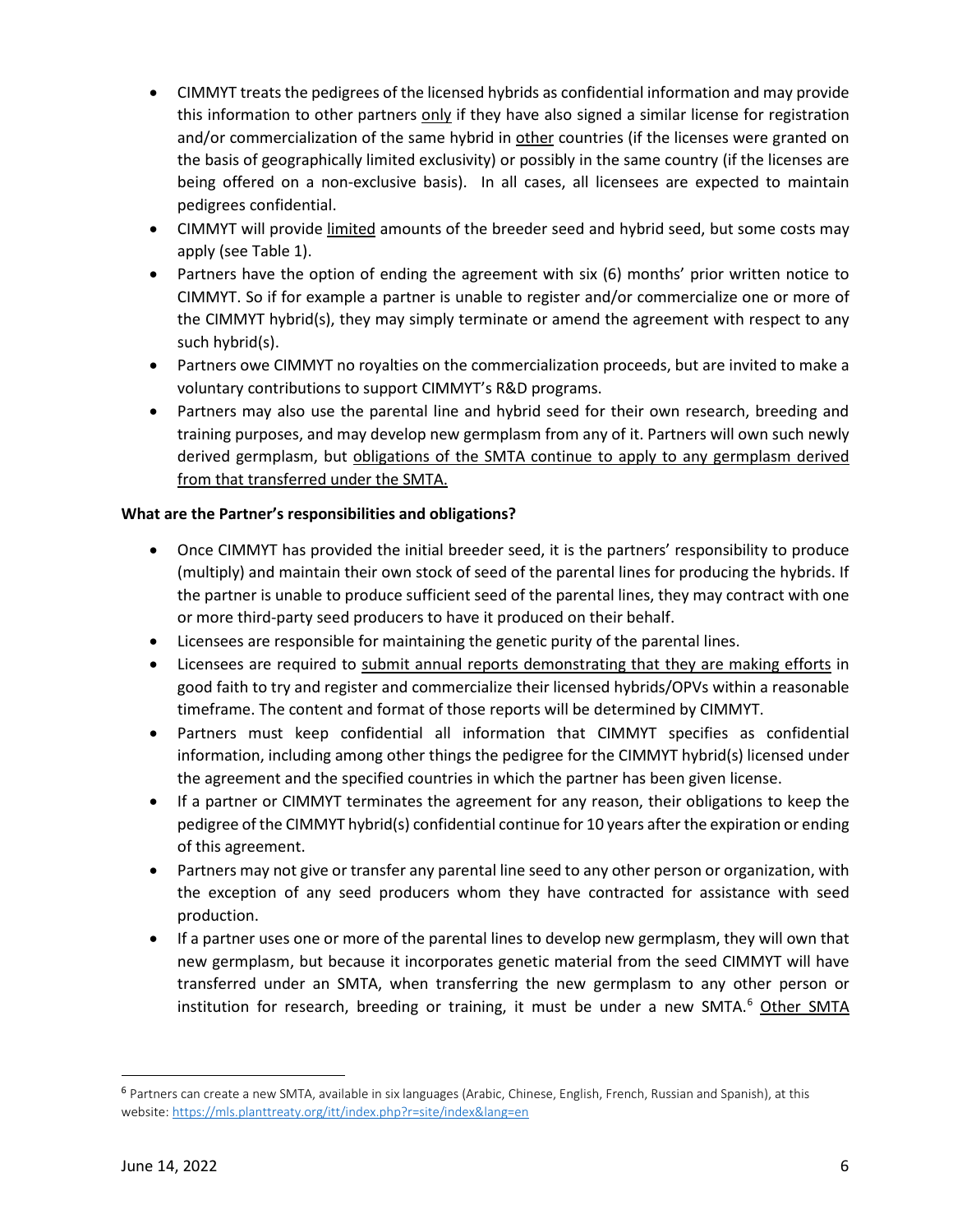obligations continue if a partner or others commercialize germplasm created from the original germplasm transferred under the SMTA.

### **What are CIMMYT's rights?**

- CIMMYT retains ownership rights to the parental lines, single-cross hybrid parents, hybrids and OPVs.
- CIMMYT may give (or may have already given) similar licenses to register and commercialize the same hybrids; if the licenses are offered on a geographically limited exclusive basis, CIMMYT will ensure that there is no overlap of territory between licensees. The other partners are bound to the same confidentiality rules and other obligations.
- CIMMYT may make, use and distribute to others (i) the parental lines, (ii) the CIMMYT hybrid(s) and/or (iii) OPVs licensed to a partner for research, breeding and training purposes only in any country*.*
- As a member of the CGIAR, CIMMYT has annual reporting obligations that may require disclosure of certain confidential information relating to licensees. This confidential information is not further disclosed.
- CIMMYT may use information we gather from licensees to develop reports and communications materials that reveal in aggregate (without revealing confidential information) the impact of our work.
- If CIMMYT believes that a partner is not acting with diligence to commercialize their licensed hybrids or OPVs, CIMMYT may terminate the agreement and re-allocate the same hybrid(s) to one or more other partners in the specified country/ies. This outcome could also negatively affect that organization's prospects for receiving licenses from CIMMYT in the future.
- Once the agreement ends, CIMMYT may re-allocate the CIMMYT hybrid(s) to another institution for commercialization in the same specified country.